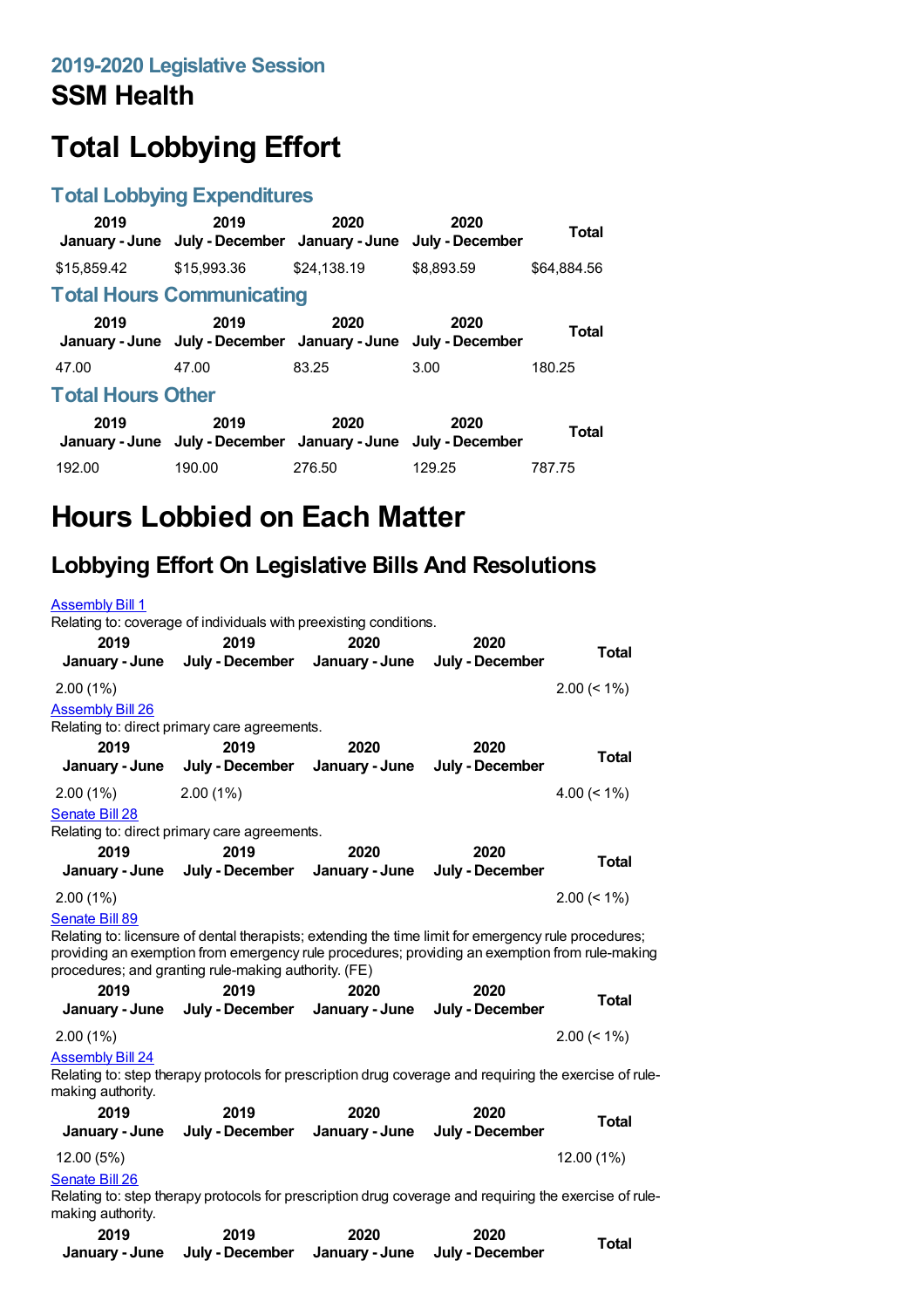### [Assembly](https://lobbying.wi.gov/What/BillInformation/2019REG/Information/16247?tab=Efforts) Bill 114

Relating to: registration and regulation of pharmacy benefit managers, drug pricing transparency, granting rule-making authority, and providing a penalty. (FE)

| 2019                      | 2019                                                                                                                                                                                               | 2020<br>January - June | 2020                    | <b>Total</b>   |
|---------------------------|----------------------------------------------------------------------------------------------------------------------------------------------------------------------------------------------------|------------------------|-------------------------|----------------|
| January - June            | July - December                                                                                                                                                                                    |                        | July - December         |                |
| 36.00 (15%)               | 95.00 (40%)                                                                                                                                                                                        | 79.00 (22%)            |                         | 210.00 (22%)   |
| <b>Senate Bill 100</b>    | Relating to: registration and regulation of pharmacy benefit managers, drug pricing transparency,                                                                                                  |                        |                         |                |
|                           | granting rule-making authority, and providing a penalty. (FE)                                                                                                                                      |                        |                         |                |
| 2019                      | 2019                                                                                                                                                                                               | 2020                   | 2020                    |                |
| January - June            | July - December                                                                                                                                                                                    | January - June         | July - December         | <b>Total</b>   |
| 36.00 (15%)               | 92.00 (39%)                                                                                                                                                                                        | 36.00 (10%)            | 46.00 (35%)             | 210.00 (22%)   |
| <b>Assembly Bill 304</b>  |                                                                                                                                                                                                    |                        |                         |                |
|                           | Relating to: permitting pharmacists to prescribe certain contraceptives, extending the time limit for                                                                                              |                        |                         |                |
|                           | emergency rule procedures, providing an exemption from emergency rule procedures, granting rule-<br>making authority, and providing a penalty. (FE)                                                |                        |                         |                |
| 2019                      | 2019                                                                                                                                                                                               | 2020                   | 2020                    |                |
| January - June            | July - December                                                                                                                                                                                    | January - June         | July - December         | <b>Total</b>   |
|                           | 2.00(1%)                                                                                                                                                                                           |                        |                         | $2.00 \le 1\%$ |
| <b>Assembly Bill 410</b>  |                                                                                                                                                                                                    |                        |                         |                |
|                           | Relating to: coverage of services under Medical Assistance provided through telehealth and other                                                                                                   |                        |                         |                |
| authority. (FE)           | technologies, extending the time limit for emergency rule procedures, and granting rule-making                                                                                                     |                        |                         |                |
| 2019                      | 2019                                                                                                                                                                                               | 2020                   | 2020                    | <b>Total</b>   |
| January - June            | July - December                                                                                                                                                                                    | January - June         | July - December         |                |
|                           | $2.00(1\%)$                                                                                                                                                                                        |                        |                         | $2.00 \le 1\%$ |
| <b>Senate Bill 74</b>     |                                                                                                                                                                                                    |                        |                         |                |
|                           | Relating to: the Interstate Medical Licensure Compact. (FE)                                                                                                                                        |                        |                         |                |
| 2019                      | 2019                                                                                                                                                                                               | 2020                   | 2020                    | <b>Total</b>   |
| January - June            | July - December                                                                                                                                                                                    | January - June         | July - December         |                |
|                           | 2.00(1%)                                                                                                                                                                                           |                        |                         | $2.00 \le 1\%$ |
| Senate Bill 380           |                                                                                                                                                                                                    |                        |                         |                |
| authority. (FE)           | Relating to: coverage of services under Medical Assistance provided through telehealth and other<br>technologies, extending the time limit for emergency rule procedures, and granting rule-making |                        |                         |                |
| 2019                      | 2019                                                                                                                                                                                               | 2020                   | 2020                    |                |
| January - June            | July - December                                                                                                                                                                                    | January - June         | July - December         | <b>Total</b>   |
|                           | $2.00(1\%)$                                                                                                                                                                                        |                        |                         | $2.00 \le 1\%$ |
| <b>Assembly Bill 70</b>   |                                                                                                                                                                                                    |                        |                         |                |
|                           | Relating to: the Interstate Medical Licensure Compact. (FE)                                                                                                                                        |                        |                         |                |
| 2019                      | 2019                                                                                                                                                                                               | 2020                   | 2020                    | <b>Total</b>   |
| January - June            | July - December                                                                                                                                                                                    | January - June         | July - December         |                |
|                           | 5.00(2%)                                                                                                                                                                                           |                        |                         | $5.00 \le 1\%$ |
| <b>Assembly Bill 1038</b> |                                                                                                                                                                                                    |                        |                         |                |
|                           | Relating to: state government response to the COVID-19 pandemic. (FE)                                                                                                                              |                        |                         |                |
| 2019                      | 2019                                                                                                                                                                                               | 2020                   | 2020                    | <b>Total</b>   |
| January - June            | July - December                                                                                                                                                                                    | January - June         | July - December         |                |
|                           |                                                                                                                                                                                                    | 4.00 (1%)              |                         | 4.00 $(< 1\%)$ |
| <b>Assembly Bill 841</b>  |                                                                                                                                                                                                    |                        |                         |                |
|                           | Relating to: allowing discounts for prompt payment of health care fees.                                                                                                                            |                        |                         |                |
| 2019                      | 2019                                                                                                                                                                                               | 2020                   | 2020<br>July - December | <b>Total</b>   |
| January - June            | July - December                                                                                                                                                                                    | January - June         |                         |                |
|                           |                                                                                                                                                                                                    | 18.00 (5%)             |                         | 18.00 (2%)     |
| Senate Bill 763           | Relating to: allowing discounts for prompt payment of health care fees.                                                                                                                            |                        |                         |                |
| 2019                      | 2019                                                                                                                                                                                               | 2020                   | 2020                    |                |
| January - June            | July - December                                                                                                                                                                                    | January - June         | July - December         | <b>Total</b>   |
|                           |                                                                                                                                                                                                    | 18.00 (5%)             |                         | 18.00 (2%)     |
|                           |                                                                                                                                                                                                    |                        |                         |                |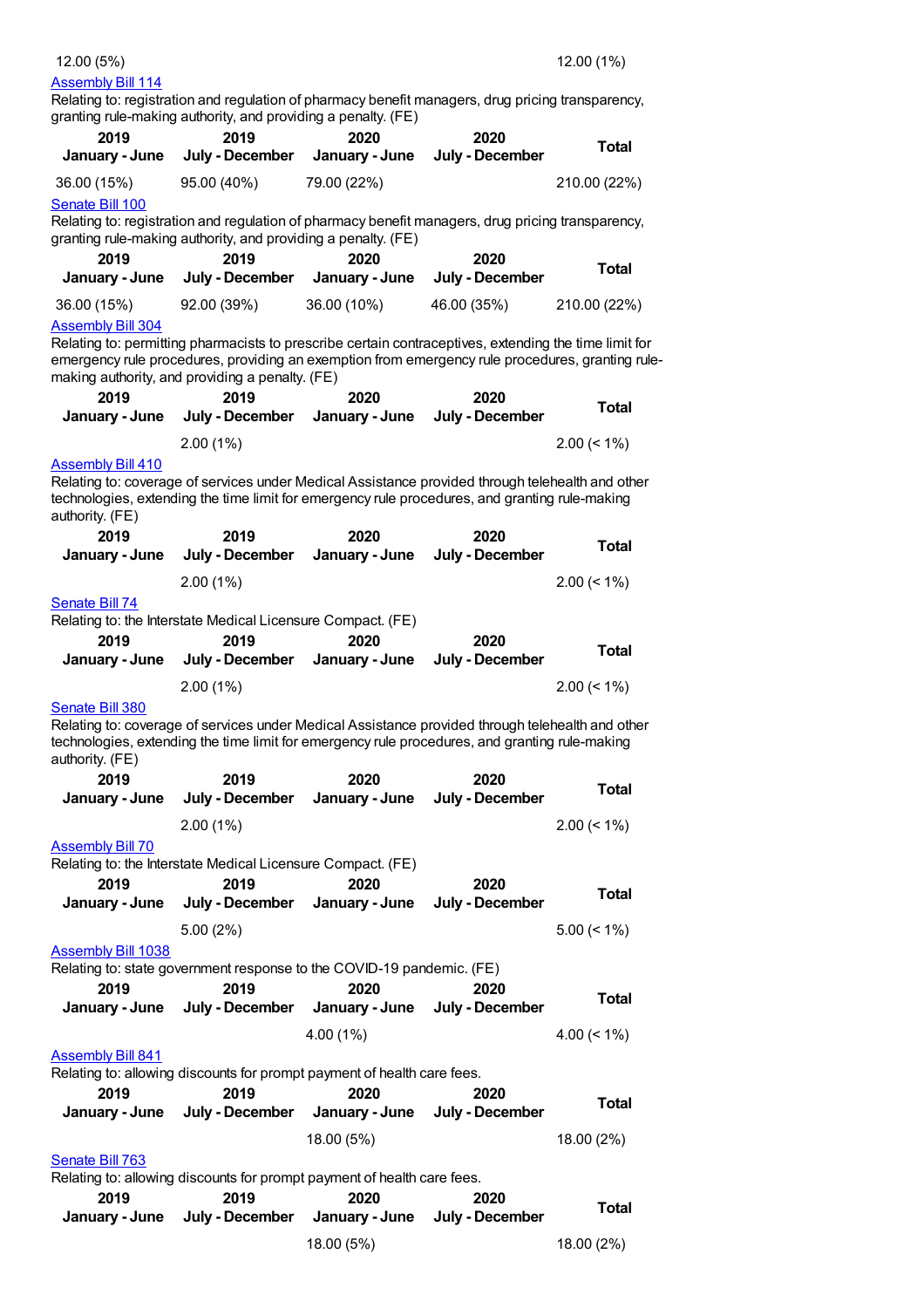## **Lobbying Effort On Budget Bill Subjects**

| <b>Administration: Departmentwide</b>     |                                                                       |      |                         |                |  |
|-------------------------------------------|-----------------------------------------------------------------------|------|-------------------------|----------------|--|
| 2019                                      | 2019<br>January - June July - December January - June                 | 2020 | 2020<br>July - December | Total          |  |
| $2.00(1\%)$                               |                                                                       |      |                         | $2.00 \le 1\%$ |  |
| <b>General Provisions</b>                 |                                                                       |      |                         |                |  |
| 2019                                      | 2019<br>January - June July - December January - June July - December | 2020 | 2020                    | Total          |  |
| $2.00(1\%)$                               |                                                                       |      |                         | $2.00 \le 1\%$ |  |
|                                           | Safety and Professional Services: Departmentwide                      |      |                         |                |  |
| 2019                                      | 2019<br>January - June July - December January - June                 | 2020 | 2020<br>July - December | Total          |  |
| $2.00(1\%)$                               |                                                                       |      |                         | $2.00 \le 1\%$ |  |
| <b>Health Services: Medicaid Services</b> |                                                                       |      |                         |                |  |
| 2019                                      | 2019<br>January - June July - December January - June                 | 2020 | 2020<br>July - December | Total          |  |
| 29.00 (12%)                               |                                                                       |      |                         | 29.00 (3%)     |  |

### **Lobbying Effort On Topics Not Yet Assigned A Bill Or Rule Number**

| <b>Grants for interpreter services.</b>                             |                                                                                                    |                        |                         |                |
|---------------------------------------------------------------------|----------------------------------------------------------------------------------------------------|------------------------|-------------------------|----------------|
| 2019                                                                | 2019                                                                                               | 2020                   | 2020                    | <b>Total</b>   |
| January - June                                                      | July - December                                                                                    | January - June         | July - December         |                |
| 2.39(1%)                                                            |                                                                                                    |                        |                         | $2.39 \le 1\%$ |
|                                                                     | Relating to savings state of Wisconsin prescription drug costs                                     |                        |                         |                |
| 2019<br>January - June                                              | 2019<br>July - December                                                                            | 2020<br>January - June | 2020<br>July - December | Total          |
| 2.39(1%)                                                            |                                                                                                    |                        |                         | $2.39 \le 1\%$ |
|                                                                     | relating to direct primary care primary care agreements                                            |                        |                         |                |
| 2019<br>January - June                                              | 2019<br>July - December                                                                            | 2020<br>January - June | 2020<br>July - December | <b>Total</b>   |
| 4.78 (2%)                                                           |                                                                                                    |                        |                         | 4.78 $(< 1\%)$ |
|                                                                     | Step therapy protocols for prescription drug coverage under health benefit plans                   |                        |                         |                |
| 2019                                                                | 2019                                                                                               | 2020                   | 2020                    | Total          |
| January - June                                                      | July - December                                                                                    | January - June         | July - December         |                |
| 7.17(3%)                                                            |                                                                                                    |                        |                         | $7.17 \le 1\%$ |
|                                                                     | Matters related to Medicaid funding or reimbursement                                               |                        |                         |                |
| 2019                                                                | 2019                                                                                               | 2020                   | 2020                    | <b>Total</b>   |
| January - June                                                      | July - December                                                                                    | January - June         | July - December         |                |
| 11.95 (5%)                                                          |                                                                                                    |                        |                         | 11.95 (1%)     |
| <b>Matters relating to PBM Reform</b><br>2019                       | 2019                                                                                               | 2020                   | 2020                    |                |
| January - June                                                      | July - December                                                                                    | January - June         | July - December         | Total          |
| 21.51 (9%)                                                          |                                                                                                    |                        |                         | 21.51 (2%)     |
| Relating to drug price transparency                                 |                                                                                                    |                        |                         |                |
| 2019                                                                | 2019                                                                                               | 2020                   | 2020                    |                |
| January - June                                                      | July - December                                                                                    | January - June         | July - December         | Total          |
|                                                                     | 2.37(1%)                                                                                           |                        |                         | $2.37 \le 1\%$ |
| Matters relating to Attorney General settlement proceedings/process |                                                                                                    |                        |                         |                |
| 2019                                                                | 2019                                                                                               | 2020                   | 2020                    | <b>Total</b>   |
| January - June                                                      | July - December                                                                                    | January - June         | July - December         |                |
|                                                                     | 4.74 (2%)                                                                                          |                        |                         | $4.74 (< 1\%)$ |
|                                                                     | <b>Issues related to Governor Evers' Public Health Emergency Declaration and COVID-19 Response</b> |                        |                         |                |